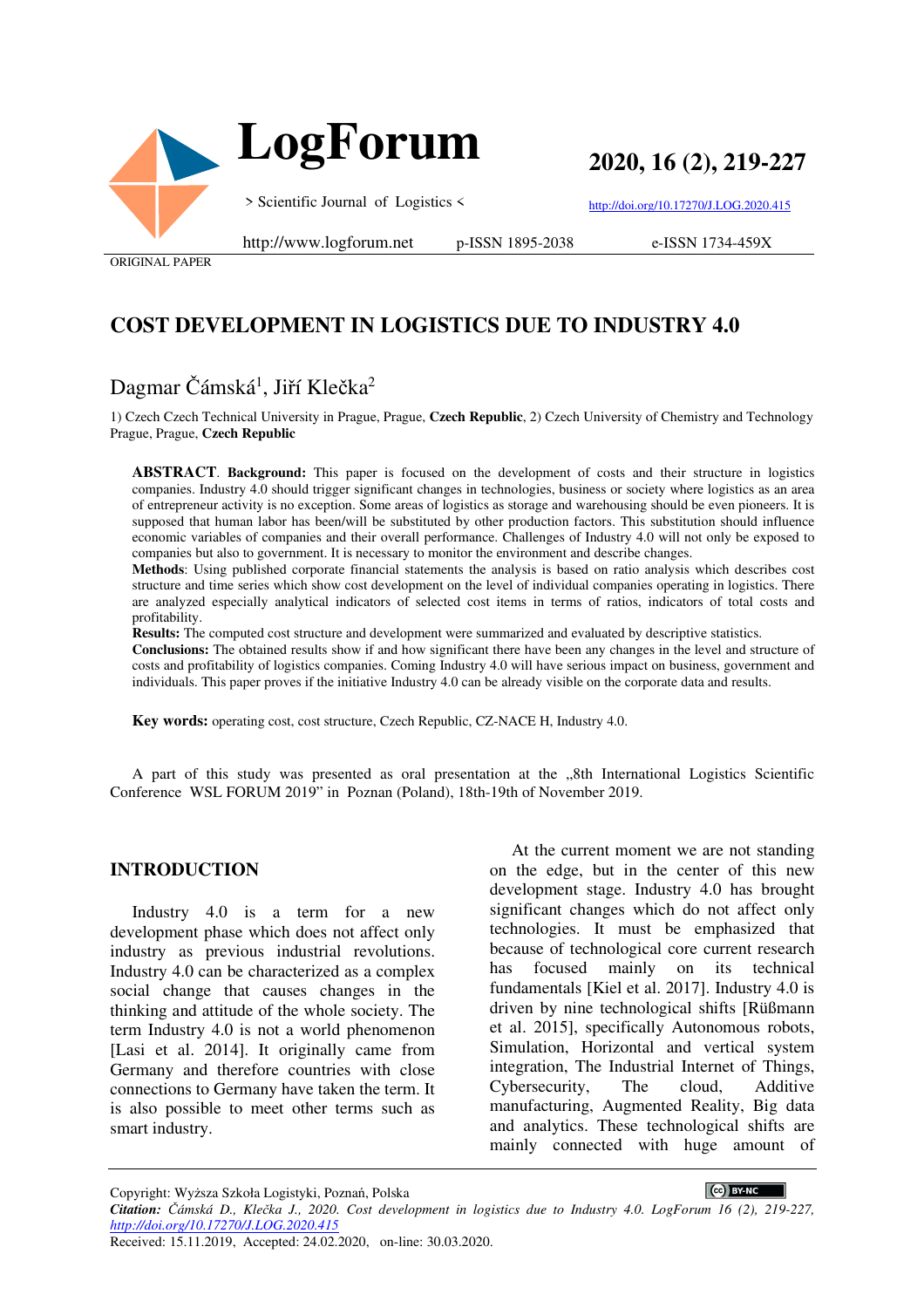investment mitigating the risk of losing competitive advantage. On one hand there are enormous costs and expenses, on the other hand it seems that the economic discussion is still in its infancy [Kiel et al. 2017]. It is still not discussed and investigated in detail although more and more companies have already implemented new technologies [Romberg 2016].

Many researchers base their works on general estimations published by Rüßmann et al. [2015] or Mckinsey Global Insititute [2015] or on case studies. Quantitative research is still rare in the area of productivity, accuracy or flexibility in manufacturing and related branches. There can be found pioneers as Dalenogare et al. [2018] using regression analysis and proving that some emerging technologies are more promising than the others in the case of the Brazilian companies, Brendel's [2015] effort to find evidence that the benefits of Industry 4.0 outweigh its costs or Erdei [2018] focusing on impact of new technologies, especially industrial robots, on productivity, employment and value added.

The consequences and impact on profit or value added are hardly in general focus. It should be changed because changes and technological shifts should be implemented because of their consequences and influence on business goals fulfilling. There is a serious risk that small and medium sized enterprises (SMEs) have not caught a wave of change and they will become victims [Sommer 2015]. Arcidiacono et al. [2019] proves that implementation of industry 4.0 is uneven among SMEs in the automotive industry.

A research gap has been clearly detected. There are not enough researches focusing on the impact of Industry 4.0 on economic variables and overall companies' performance. This paper should contribute to closing this gap in the area of logistics. The specific verified idea will be introduced in the following chapter which will also distinguish between Industry 4.0 and Logistic. 4.0. The following chapter is dedicated to indicators used for an analysis and description of a data sample. Obtained values of the selected indicators will be represented in chapter Results. Then part Conclusion contains

discussion, limitations and possible future research tendencies.

## **LOGISTIC 4.0 AND PAPER IDEA**

The previously presented technological changes of Industry 4.0 are mostly connected with investment in fixed assets tangible as well as intangible [Bettenhausen et al. 2010] and as well as in the area of logistics these investments are significant [Jereb 2017]. In the area of logistics these investments lead especially to RFID (Radio Frequency Identification), RTSL (Real Time Locating Systems), Cyber-Physical Systems, Internet of Things and Services and Big Data [Cyplik et al., 2019]. According to Acimovic et al. [2019] supply chain is affected by technologies of Industry 4.0 in the following areas: communication (real time interaction), merchandise manipulation (robotics and sensors), origin track (blocking technology), distribution of goods (self-driving vehicles) and off course data mining enabling Big data usage. Müller et al. [2018] sees positive effect from Industry 4.0 on Supply Chain in the form of flexibility, decreasing documentation efforts, usability of data, cost savings, traceability or decreasing of incorrect delivery.

There can be found authors as Cyplik et al. [2019] who distinguishes between Industry 4.0 and Logistics 4.0. Changing of providing logistic services is a response of Logistics 4.0 to Industry 4.0 [Maslaric et al. 2016]. Krykavsky et al. [2019] demonstrates the relevance of the implementation of Industry 4.0 into the practical activities which are complex. Therefore these activities consists of manufacturing, trading, logistic which are interconnected by networking in the process of delivering goods or services to their final customers. There are similarities of both concepts (Industry 4.0 and Logistics 4.0) but the obstacle is that it prevails thinking that Industry 4.0 is connected with production in a narrow sense and therefore logistics seems excluded. On the other hand Logistics 4.0 still remains less raised topic [Cyplik et al. 2019].

The aforementioned technological shifts and changes cause replacement of human labor [Rotman et al. 2013]. In other words part of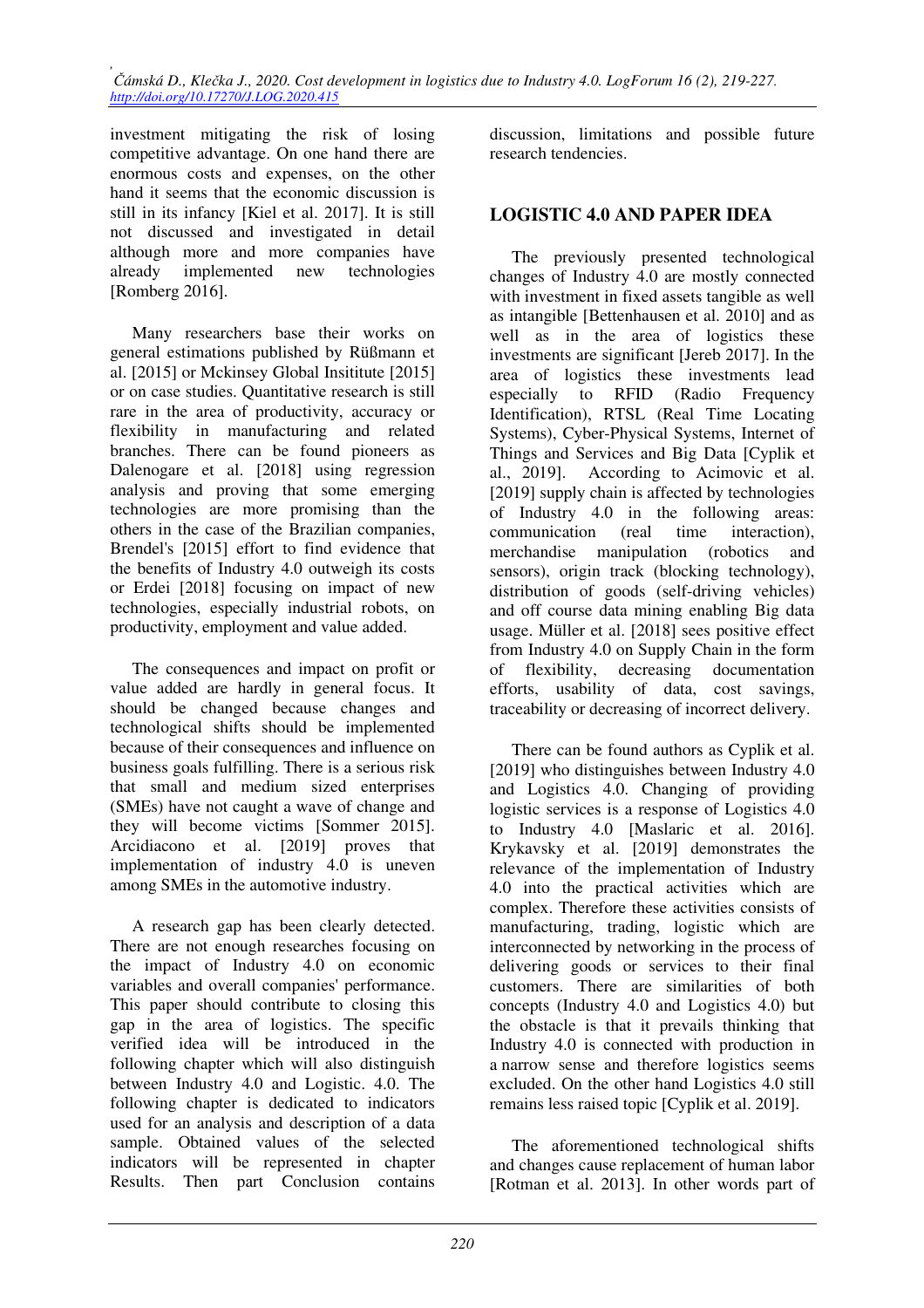workers' duties is transferred to modern machines [Barreto et al. 2017]. These machines are and will be more autonomous and it enables the increase of the quality of produced products and provided services [Gubán 2017]. On the other hand it leads to changes of labor market [Kergroach 2017] and wages inequalities [Moenning et al. 2019]. Majority of researchers justly only state that new technologies in logistics enable improvement in manufacturing, delivering time, cost effectiveness etc. leading to greater profit [as Acimovic et al. 2019]. Unfortunately they do not provide any proof for their statements as in the area of general Industry 4.0.

This paper's effort can be described as a proof of replacement labor by new technologies leading to higher profits. This kind of substitution has been and will be important to maintain and strengthen enterprise competitiveness. It is crucial for companies which belong to areas in which Industry 4.0 has emerged or will be implemented. The paper verifies on the real data, if the substitution of labor by new technologies has already occurred in the analyzed time period. The main attention is dedicated to economic effects brought by this substitution. The research is carried out on Czech enterprises belonging to storage and warehousing sector.

## **INDICATORS AND DATA SAMPLE**

Using published corporate financial statements the conducted analysis is based on ratio analysis. The ratios of the classical financial analysis are too general and are not able to fulfil our purposes. The substitution of the considered type should be examined. It is necessary to describe cost structure and its development. The indicators used in this analysis combine the ratios of the classical financial analysis and the ratios of partial cost. Selected cost items are personal costs and depreciation plus amortization. Personal costs contain wages, salaries and insurance paid by an employer. The item depreciation and amortization represent adjustments to tangible and intangible fixed assets. If an enterprise grows there will be pressure on cost growth. It must be noted that in this case the costs grow

absolutely but there is an enormous effort that their relative growth has to be smaller than the growth of sales. Usage of the ratios solves an issue of the absolute versus relative growth.

Following text has to describe the used ratios because of their specificity. Indicators and input variables are described in table and equations represent computation of the used indicators. Company's growth influences the level of investment. If the company wants to sustain its development it is necessary to restore its property and if they want to grow they have to invest more and increase the value of fixed assets. Equation 1 (indicator A) displays the first ratio called absolute change in depreciation and amortization over sales. Positive value of indicator A proves that the company has invested relatively more than it is the sales growth. The second analyzed cost item is personal costs. Equation 2 (indicator B) shows the second ratio called absolute change in personal costs over sales. Negative value of indicator B proves that the company has paid relatively less on wages than it is the sales growth. It must be noted that it is valid for relative values because wages and salaries increase in absolute values due to the company growth, inflation and labor market situation described as a limited labor supply.

On the one hand there is an effort of the investment on the other hand companies prefer to minimize costs. One possible solution leads to personal costs. Especially in the case of Industry 4.0 which replaces human labor with technology. Equation 3 (indicator C) works with the substitution of personal costs by investment in the fixed assets. It is expressed as the substitution of personal costs by depreciation and amortization over sales. It can be also rewritten as a difference between indicators A and B. Positive value of indicator C means the increasing difference between depreciation costs and personnel costs. The substitution of labor by investments is expressed here in financial terms.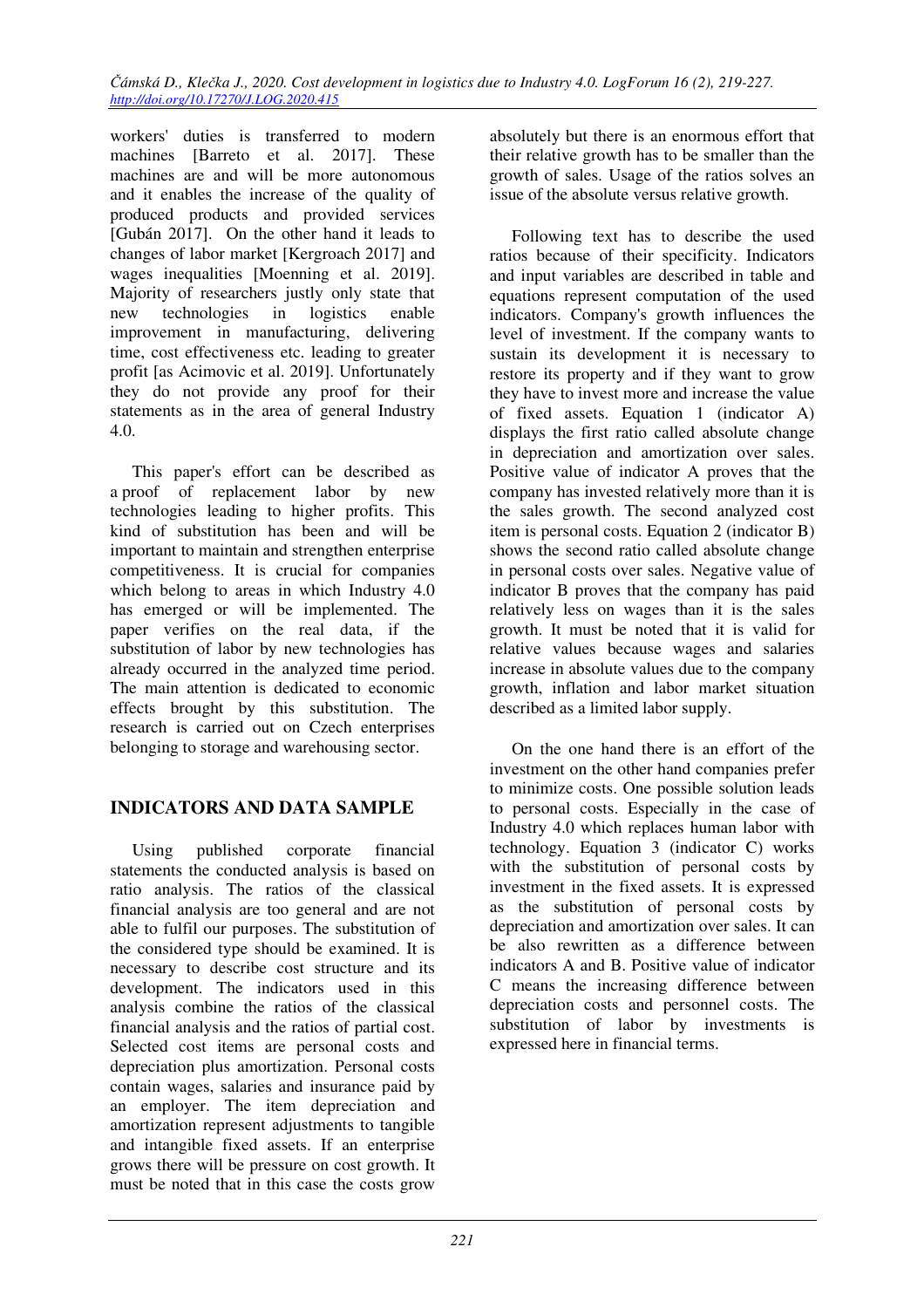| Table 1. Variable specification                                                           |
|-------------------------------------------------------------------------------------------|
| Used indicators and their description:                                                    |
| - absolute change in depreciation and amortization costs<br>A<br>over sales               |
| - absolute change in personal costs over sales<br>B                                       |
| C<br>- substitution of personal costs by depreciation and<br>amortization over sales      |
| - absolute change in profitability<br>D                                                   |
| Used variables and their description:                                                     |
| $-$ depreciation and amortization (in CZK)<br>DaP                                         |
| Sales – total revenues from selling finished goods, resold<br>goods and services (in CZK) |
| $PersC - personal costs (in CZK)$                                                         |
| - base period (specifically 2014)<br>0                                                    |
| - current period (specifically 2017)                                                      |
| Source: own work                                                                          |

The main incentive of the companies for these changes is not Industry 4.0 itself but the fulfilling of the main enterprise goal. The main enterprise goal can be represented by an achieved profit as it is in the case of equation 4 (indicator D). Indicator D is focused on the absolute change in sales profitability caused by analyzed costs.

$$
A = \frac{DaA_1}{Sales_1} - \frac{DaA_0}{Sales_0} \tag{1}
$$

$$
B = \frac{PersC_1}{Sales_1} - \frac{PersC_0}{Sales_0}
$$
 (2)

$$
C = \left(\frac{DaA_1}{Sales_1} - \frac{PersC_1}{Sales_1}\right) - \left(\frac{DaA_0}{Sales_0} - \frac{PersC_0}{Sales_0}\right) \tag{3}
$$

$$
D = (-1) \times \left( \frac{DaA_1 + PersC_1}{Sales_1} - \frac{DaA_0 + PersC_0}{Sales_0} \right) \tag{4}
$$

The aforementioned paper idea has to be verified on the real data and real companies. Therefore it is crucial to define a data sample. Branch Logistics consists of many different types of companies. Logistics in the sense of CZ-NACE H contains two main groups

Transportation and Storage. Although Industry 4.0 has penetrated into all economic areas transportation is still at the beginning because autonomous vehicles remain pioneers for practice. On the other hand CZ-NACE 52 Storage and warehousing could be further because of automatic storage systems, software solutions, QR codes etc. This branch should be highly influenced by technological changes and the substitution of labor by fixed assets should occur.

The analysis has been conducted for the time period 2014-2017. It has a serious consequence that each company included in the sample must have available financial statements for the aforementioned time period. Czech enterprises are not always willing to publish their financial statements [Strouhal et al. 2014] and therefore the final sample consists of 52 enterprises. These enterprises had total sales in 2017 equal to 20,292,629,000 CZK (approximately 770,704,000 EUR). Following European Commission [2003] rules these companies can be divided according their size. Sales of large enterprises should exceed 50 million Euros (1,316,500,000 CZK). Medium sized enterprises have sales in the range 10 – 50 million Euros (263,300,000 - 1,316,500,000 CZK) and sales of small ones are below 10 million Euros (263,300,000 CZK). Table 2 shows a structure of the analyzed sample. It must be noted that the large enterprises have only 10% share on the sample but they contribute to 60% of total sales. On the other hand small companies create a backbone but their total contribution to sales exceeds only 10%.

|                    | Number of enterprises | Share on total sample | Total sales (CZK) | Share of sales on sample |
|--------------------|-----------------------|-----------------------|-------------------|--------------------------|
| Large enterprises  |                       | 9.62%                 | 11,827,819,000    | 58.29%                   |
| Medium enterprises |                       | 17.31\%               | 6,150,407,000     | 30.31\%                  |
| Small enterprises  | 38                    | 73.08%                | 2,314,403,000     | 11.41%                   |
| All enterprises    | 52                    | 100%                  | 20,292,629,000    | $100\%$                  |
|                    |                       |                       |                   |                          |

Table 2. Structure of the analyzed sample

Source: own work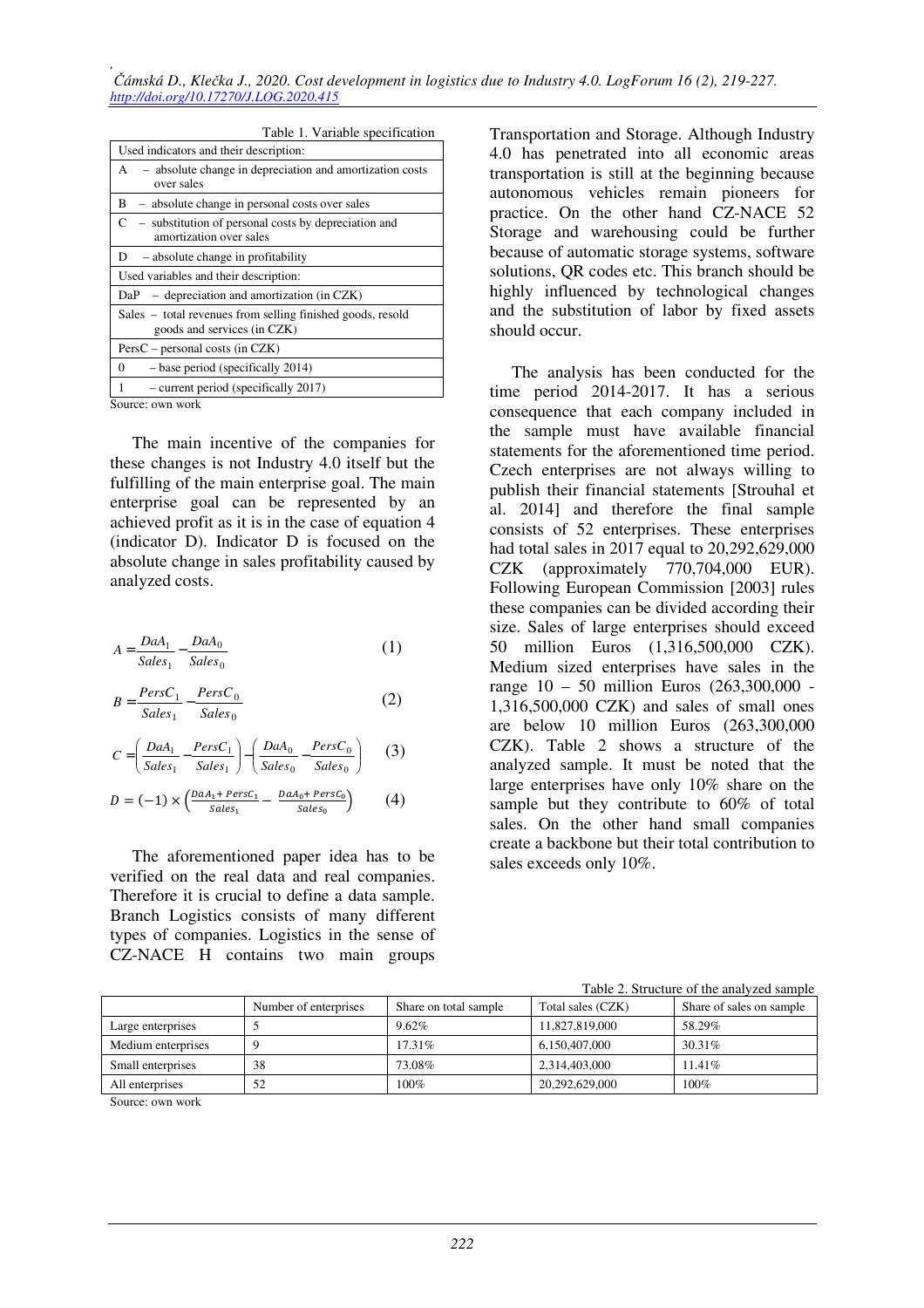## **RESULTS**

This part is dedicated to obtained results. The results will be included in tables and interpreted. The first indicator displays absolute change in depreciation and amortization costs over sales. The results show that more than 25% of all companies without respect to their size (3rd quartile) achieved relative growth in depreciation and

amortization to their sales. In the case of medium sized enterprises even more than half of companies (median). It means that these companies relatively massively invested in their fixed assets in the analyzed time period. It must be noted that some companies could already invest before the analyzed time period and that the indicator focuses on the relative growth to sales.

Table 3. Descriptive statistics of absolute change in depreciation and amortization costs over sales

|               | Full sample | Large enterprises | Medium enterprises | Small enterprises |
|---------------|-------------|-------------------|--------------------|-------------------|
| Mean          | $-0.0052$   | 0.0275            | 0.0125             | $-0.0138$         |
| Median        | $-0.0029$   | $-0.0017$         | 0.0022             | $-0.0033$         |
| Minimum       | $-0.0827$   | $-0.0292$         | $-0.0280$          | $-0.0827$         |
| Maximum       | 0.1480      | 0.1480            | 0.1273             | 0.1480            |
| 1st quartile  | $-0.0214$   | $-0.0213$         | $-0.0109$          | $-0.0302$         |
| 3rd quartile  | 0.0052      | 0.0910            | 0.0161             | 0.0024            |
| St. deviation | 0.0392      | 0.0637            | 0.0430             | 0.0289            |
| Trim mean     | $-0.0068$   | ---               | ---                | $-0.0131$         |

Source: own work

In the case of personal costs there are significant decreases measured to sales if we focus on minimum, 1st quartile but upper quartile reaches comparable results as the previous indicator. Cost items such as depreciation + amortization and personal costs

should not be analyzed separately for our purpose. These items are interconnected when we talk about of replacement labor by new technologies therefore the indicator C looks at both indicators jointly. It will bring the most significant results.

|               |             | Table 4. Descriptive statistics of absolute change in personal costs over sales |                    |                   |
|---------------|-------------|---------------------------------------------------------------------------------|--------------------|-------------------|
|               | Full sample | Large enterprises                                                               | Medium enterprises | Small enterprises |
| Mean          | $-0.0099$   | $-0.0175$                                                                       | 0.0179             | $-0.0155$         |
| Median        | $-0.0058$   | 0.0021                                                                          | 0.0231             | $-0.0159$         |
| Minimum       | $-0.2762$   | $-0.1111$                                                                       | $-0.0434$          | $-0.2762$         |
| Maximum       | 0.1362      | 0.0410                                                                          | 0.0909             | 0.1362            |
| 1st quartile  | $-0.0422$   | $-0.0845$                                                                       | $-0.0035$          | $-0.0426$         |
| 3rd quartile  | 0.0294      | 0.0397                                                                          | 0.0280             | 0.0234            |
| St. deviation | 0.0794      | 0.0589                                                                          | 0.0343             | 0.0876            |
| Trim mean     | $-0.0075$   | ---                                                                             | ---                | $-0.0125$         |

Table 4. Descriptive statistics of absolute change in personal costs over sales

Source: own work

Mean proves that personal costs are substituted by depreciation and amortization massively in the full data sample although median has slight worse results. In total 23 enterprises (3 large, 2 medium and 18 small) achieved positive replacement. The positive replacement ranges from 0.15 to 26.48 percentage points. On the other hand 29

enterprises (56%) show negative substitution that personal costs increased more than depreciation and amortization measured over sales.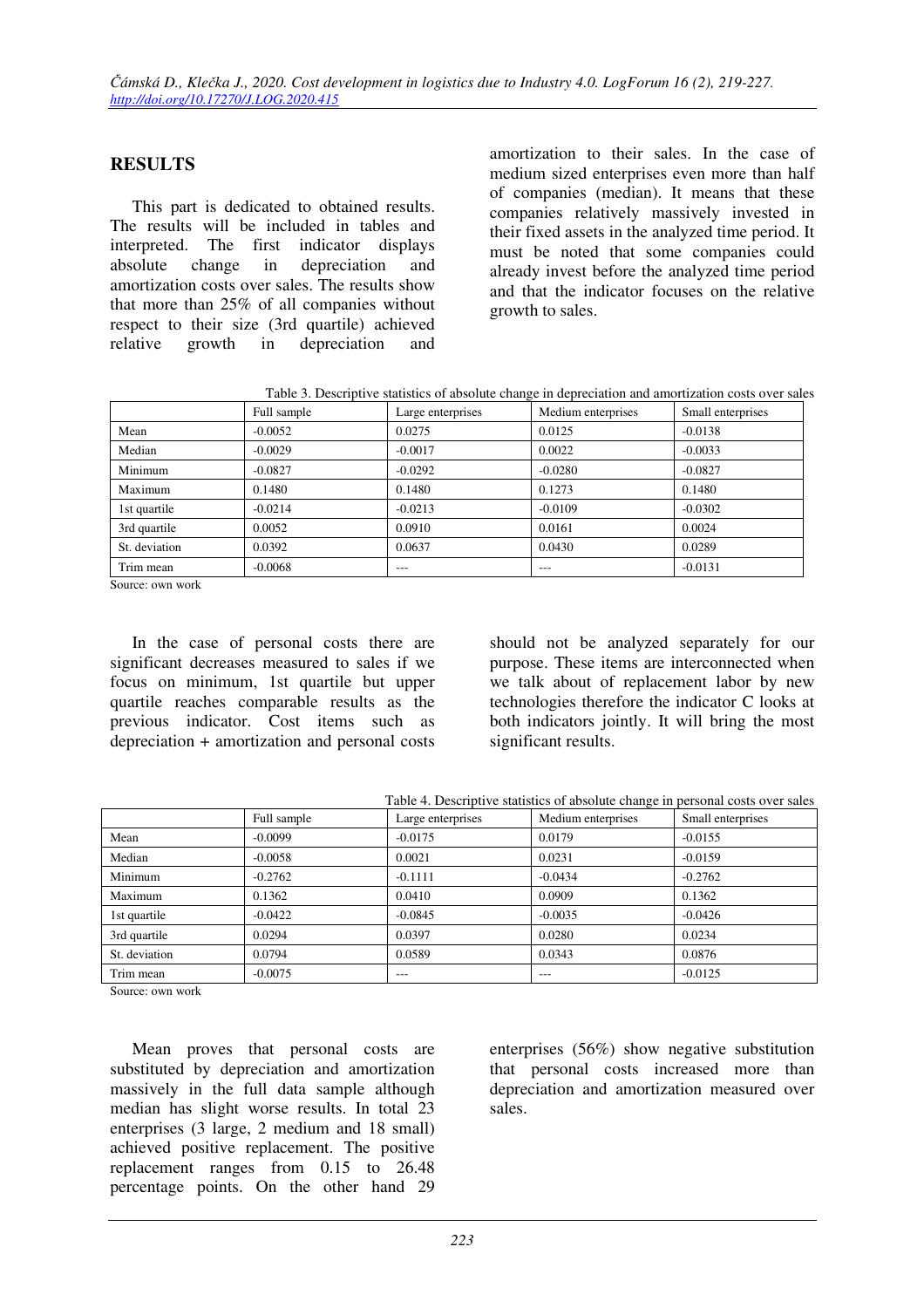| Table 5. Descriptive statistics of substitution of personal costs by depreciation and amortization |             |                   |                    |                   |
|----------------------------------------------------------------------------------------------------|-------------|-------------------|--------------------|-------------------|
|                                                                                                    | Full sample | Large enterprises | Medium enterprises | Small enterprises |
| Mean                                                                                               | 0.0047      | 0.0450            | $-0.0053$          | 0.0017            |
| Median                                                                                             | $-0.0013$   | 0.0918            | $-0.0230$          | $-0.0007$         |
| Minimum                                                                                            | $-0.1861$   | $-0.0402$         | $-0.0860$          | $-0.1861$         |
| Maximum                                                                                            | 0.2648      | 0.1070            | 0.1433             | 0.2648            |
| 1st quartile                                                                                       | $-0.0395$   | $-0.0357$         | $-0.0417$          | $-0.0450$         |
| 3rd quartile                                                                                       | 0.0410      | 0.1023            | 0.0267             | 0.0267            |
| St. deviation                                                                                      | 0.0835      | 0.0661            | 0.0653             | 0.0877            |
| Trim mean                                                                                          | 0.0033      | $---$             | $---$              | $-0.0004$         |

Table 5. Descriptive statistics of substitution of personal costs by depreciation and amortization

Source: own work

The negative replacement ranges from - 0.04 to -18.61 percentage points. It has several explanations. First these enterprises do not fulfill our expectations of investing in fixed assets and new technologies. Second the labor market development is not helpful because limited labor supply pushes up nominal wages and salaries.

The last indicator D focuses on the profitability change observed in our data sample. Minimum and 1st quartile proves negative impact on the profitability then there is change around mean and medium into positive impact. It is crucial to show the dependency between the discussed replacement and sales profitability. Figure 1 fits our purposes the best.

Table 6. Descriptive statistics of absolute change in sales profitability

|               | Full sample | Large enterprises | Medium enterprises | Small enterprises |
|---------------|-------------|-------------------|--------------------|-------------------|
| Mean          | 0.0152      | $-0.0100$         | $-0.0304$          | 0.0293            |
| Median        | 0.0174      | 0.0240            | $-0.0269$          | 0.0221            |
| Minimum       | $-0.1891$   | $-0.1891$         | $-0.1113$          | $-0.1336$         |
| Maximum       | 0.2981      | 0.1246            | 0.0169             | 0.2981            |
| 1st quartile  | $-0.0328$   | $-0.1129$         | $-0.0623$          | $-0.0295$         |
| 3rd quartile  | 0.0429      | 0.0759            | 0.0043             | 0.0562            |
| St. deviation | 0.0934      | 0.1034            | 0.0422             | 0.0966            |
| Trim mean     | 0.0136      | ---               | ---                |                   |

Source: own work

The figure displays that positive replacement of labor by investment leads mainly to positive impact on profit. On the other hand the negative replacement leads mainly to negative impact on profit. Specific numbers describing the reality say 19 enterprises of 23 with positive replacement achieved increase of sales profitability and the range was from 1.69 to 29.81 percentage points. 18 enterprises of 29 with negative replacement achieved decrease in profitability whose range was from -0.06 to -13.36 percentage points.



Fig. 1. Absolute change in sales profitability due to substitution of personal costs by depreciation and amortization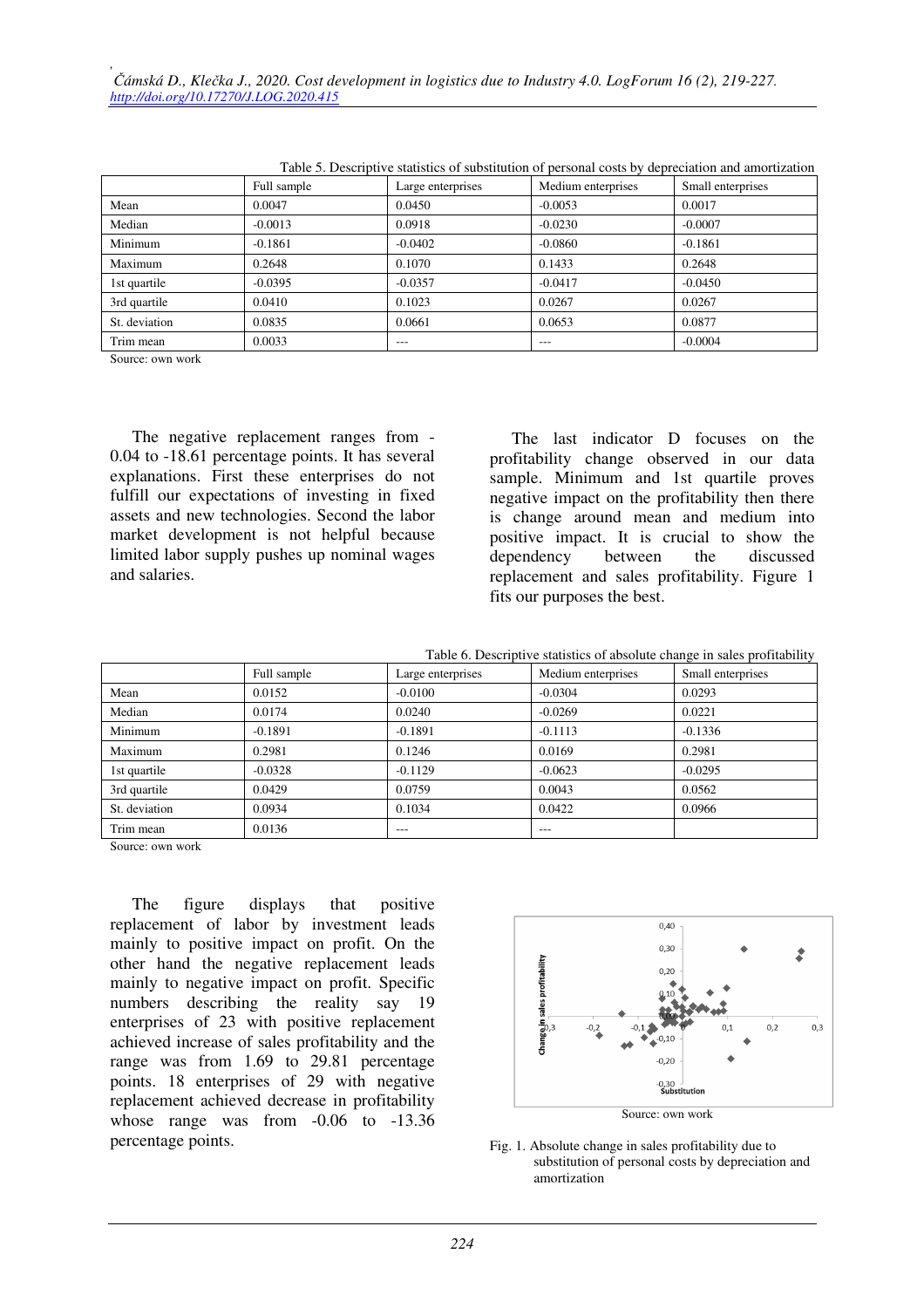#### **CONCLUSIVE REMARKS**

This paper verified if the initiative Industry 4.0 can be already visible on the corporate data and achieved profits in the area of logistics. It is not a surprising result that there are more companies with undesired development with the respect to Industry or Logistics 4.0. It just supports findings of the others that the infusion of new technologies in the logistic is not wide and especially small sized enterprises would suffer from this lately. The used indicators described financial sources needed for used human labor or for used machine labor. It leads to the economic reflection of the human labor replacement by machines (robots) and other new technologies. The analysis proved that the enterprises showing the desired development of this replacement can achieve higher profitability. On the other hand the enterprises supporting human labor instead of investments in fixed assets and therefore in new technologies increased their probability of the negative impact on the profitability.

#### **ACKNOWLEDGMENTS AND FUNDING SOURCE DECLARATION**

The paper is one of the outputs of the research project "Financial characteristics of enterprise in bankruptcy" registered at Grant Agency of Academic Alliance under the registration No. GAAA 10/2018.

#### **REFERENCES**

- Acimovic S., Stajic N., 2019, Digital supply chain: leading technologies and their impact on industry 4.0 [in:] 19th international scientific conference Business Logistics in Modern Management, 75-90.
- Arcidiacono F., Ancarani A., Di Mauro, C., Schupp F., 2019. Where the rubber meets the road. Industry 4.0 among SMEs in the automotive sector, IEEE Engineering Management Review, http://doi.org/10.1109/EMR.2019.2932965.
- Barreto L., Amaral A., Pereira T., 2017. Industry 4.0 implications in logistics: an overview, Procedia Manufacturing, 13, 1245-1252, http://doi.org/10.1016/j.promfg.2017.09.04 5.
- Bettenhausen K.D., Oesterle M., Zuehlke D., 2010. SmartFactory The intelligent Factory of the Future in the Life Cycle Contributions to the Further Development of Automation [in:] 11th Branch Meeting of the Measurement and Automation Technology - Automation 2010, 257-260.
- Brendel T., 2019. Industry 4.0 More costs than benefits?, Zeitschrift fuer Wirtschaftlichen Fabrikbetrieb, 114(1-2), 68-71, http://doi.org/10.3139/104.112042.
- Cyplik P., Oleskow-Szlapka J., Tobola A., Adamczak M., 2019. Building a model for assessing the maturity of Polish enterprises in terms of logistics 4.0 assumption [in:] 19th international scientific conference Business Logistics in Modern Management, 105-120.
- Dalenogare L.S., Benitez G.B., Ayala N.F., Frank A.G., 2018. The expected contribution of Industry 4.0 technologies for industrial performance. International Journal of Production Economics, 204, 383- 394,

http://doi.org/10.1016/j.ijpe.2018.08.019.

Erdei E., Popp J., Oláh J., 2018. Comparison of time-oriented methods to check manufacturing activities and an examination of their efficiency, LogForum, 14(3), 371-386,

http://doi.org/10.17270/J.LOG.2018.290.

- European Commission, 2003. Commission Recommendation EU 2003/61/ES. Available on the Internet: https://eurlex.europa.eu/LexUriServ/LexUriServ.do?u ri=OJ:L:2003:124:0036:0041:EN:PDF (9/28/2019)
- Gubán M., Kovács G., 2017. INDUSTRY 4.0 Conception, Acta Technica Corviniensis-Bulletin of Engineering, 10(1), 111-114.
- Jereb B., 2017. Mastering logistics investment management, Transformations in Business & Economics, 16(1), 100-120.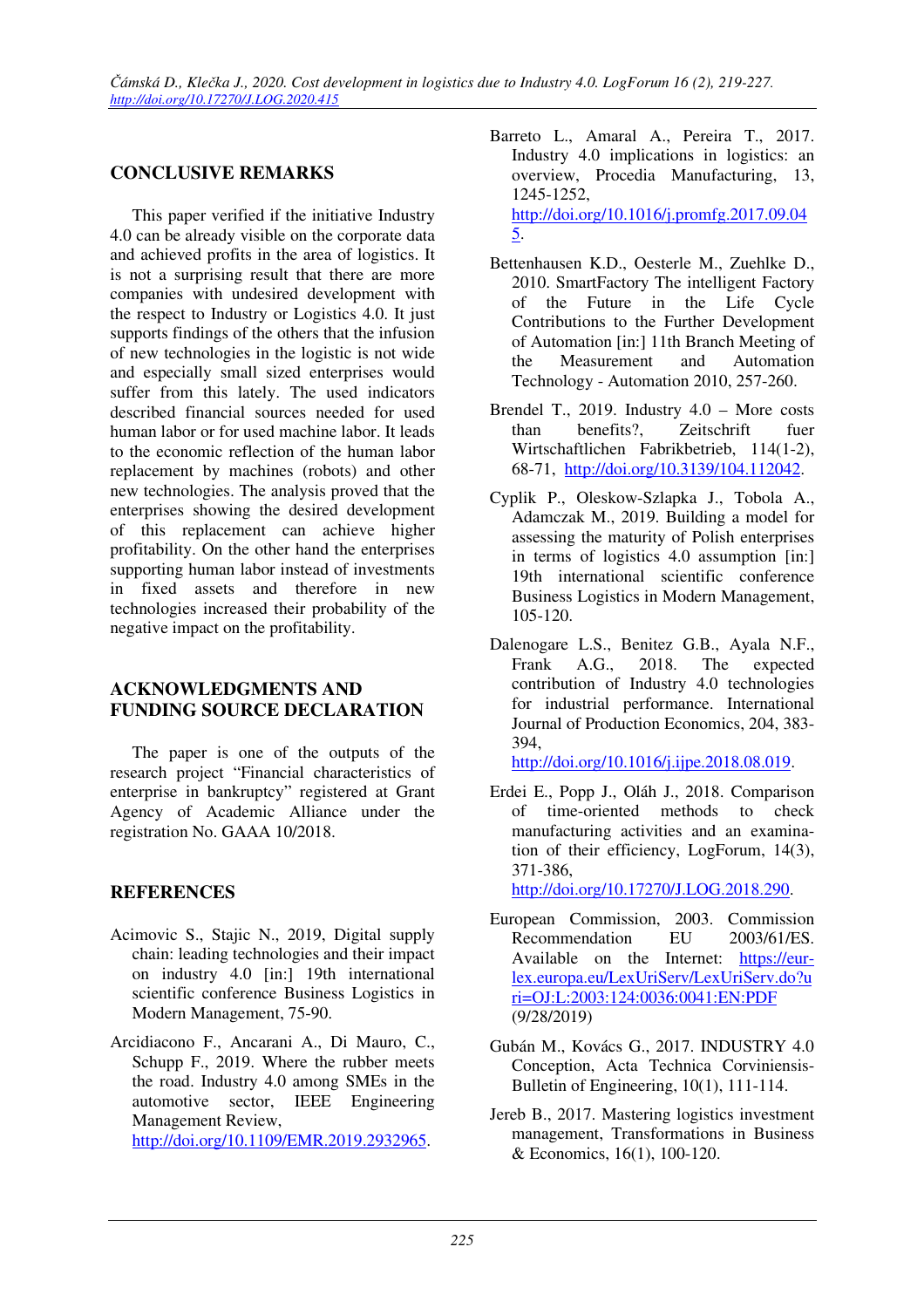*, Čámská D., Klečka J., 2020. Cost development in logistics due to Industry 4.0. LogForum 16 (2), 219-227. http://doi.org/10.17270/J.LOG.2020.415* 

- Kergroach S., 2017. Industry 4.0: New Challenges and Opportunities for the Labour Market, foresight and gover-nance, 11(4), 6-8, http://doi.org/10.17323/2500- 2597.2017.4.6.8.
- Kiel D., Müller J.M., Arnold C., Voigt K.I., 2017. Sustainable industrial value creation: Benefits and challenges of industry 4.0, International Journal of Innovation Management, 21(8), http://doi.org/10.1142/S1363919617400151
- Krykavskyy Y., Pokhylchenko O., Hayvanovych N., 2019. Supply chain development drivers in industry 4.0 in Ukrainian enterprises, OECONOMIA COPERNICA-NA, 10(2), 273-290, http://doi.org/10.24136/oc.2019.014.
- Lasi S., Fettke P., Kemper H.G., Feld T., Hoffmann M., 2014. Industry 4.0, Business & Information Systems Engineering, 6(1), 239-242,

http://doi.org/10.1007/s12599-014-0334-4.

Maslaric M., Nikoličic S., Mirčetic D., 2016. Logistics Response to the Industry 4.0: the Physical Internet, Open Engineering, 6(1), 511-517,

http://doi.org/10.1515/eng-2016-0073.

Moenning A., Maier T., Zika G., 2019. Economy 4.0-Digitalisation and Its Effect on Wage Inequality, Jahrbucher fur Nationalokonomie und Statistik, 239(3), 363- 398,

http://doi.org/10.1515/jbnst-2017-0151.

McKinsey Global Institute, 2015. The Internet of Things: Mapping the Value Beyond the Hype, Available on the Internet: http://citeseerx.ist.psu.edu/viewdoc/downlo ad;jsessionid=706B4E4BA86659F79206FC 558BB5D371?doi=10.1.1.729.7846&rep=r  $ep1&$  (07/15/2019).

Müller J.M., Voight K.I., 2018. The impact of Industry 4.0 on Supply Chains in Engineerto-Order-Industries – An Explanatory Case Stucy, IFAC PapersOnline, 51(11), 122- 127,

http://doi.org/10.1016/j.ifacol.2018.08.245.

- Romberg A., 2016. The operative implementtation of industry 4.0 is increasing rapidly in Germany, Productivity management, 21(1), 61-64.
- Rotman D., 2013. How Technology Is Destroying Jobs, Technology Review, 116(4), 28-35.
- Rüßmann M., Lorenz M., Gerbert P., Waldner M., Justus J., Engel P., Harnisch M., 2015. Industry 4.0: The future of productivity and growth in manufacturing industries, Boston Consulting Group, Available on the Internet: https://www.bcg.com/publications/2015/en gineered\_products\_project\_business\_indust ry\_4\_future\_productivity\_growth\_manufact uring\_industries.aspx (08/21/2019).
- Sommer L., 2015. Industrial revolution Industry 4.0: Are German manufacturing SMEs the first victims of this revolution?, Journal of Industrial Engineering and Management, 8(5), 1512-1532, http://doi.org/10.3926/jiem.1470.
- Strouhal J., Gurtvis N., Nikitina-Kalamae M., Li T.W., Lochman A.L., Born K., 2014. Are companies willing to publicly present their financial statements on time? Case of Czech and Estonian TOP100 Companies. Proceedings [in:] The 7th International Scientific Conference on Managing and Modelling of Financial Risks Modelling of Financial Risks, 731-738.

# **ROZWÓJ KOSZTÓW W LOGISTYCE JAKO POCHODNA INDUSTRY 4.0**

**STRESZCZENIE**. **Wstęp:** W pracy poruszane jest zagadnienie rozwoju kosztów oraz ich struktury w przedsiębiorstwach logistycznych. Wdrożenie Industry 4.0 pociąga za sobą istotne zmiany w technologiach, biznesie oraz środowisku dla wszystkich rodzajów firm, w tym również logistycznych. Niektóre obszary logistyki jak magazynowanie powinny być nawet pionierami we wdrażaniu Industry 4.0. Ma to bezpośredni wpływ na zmienne ekonomiczne i ich ogólną kondycję. Wyzwania, jakie stawia Industry 4.0 dotyczą nie tylko firm ale również dla rządu. Niezbędne jest monitorowanie środowiska oraz opis zachodzących zmian.